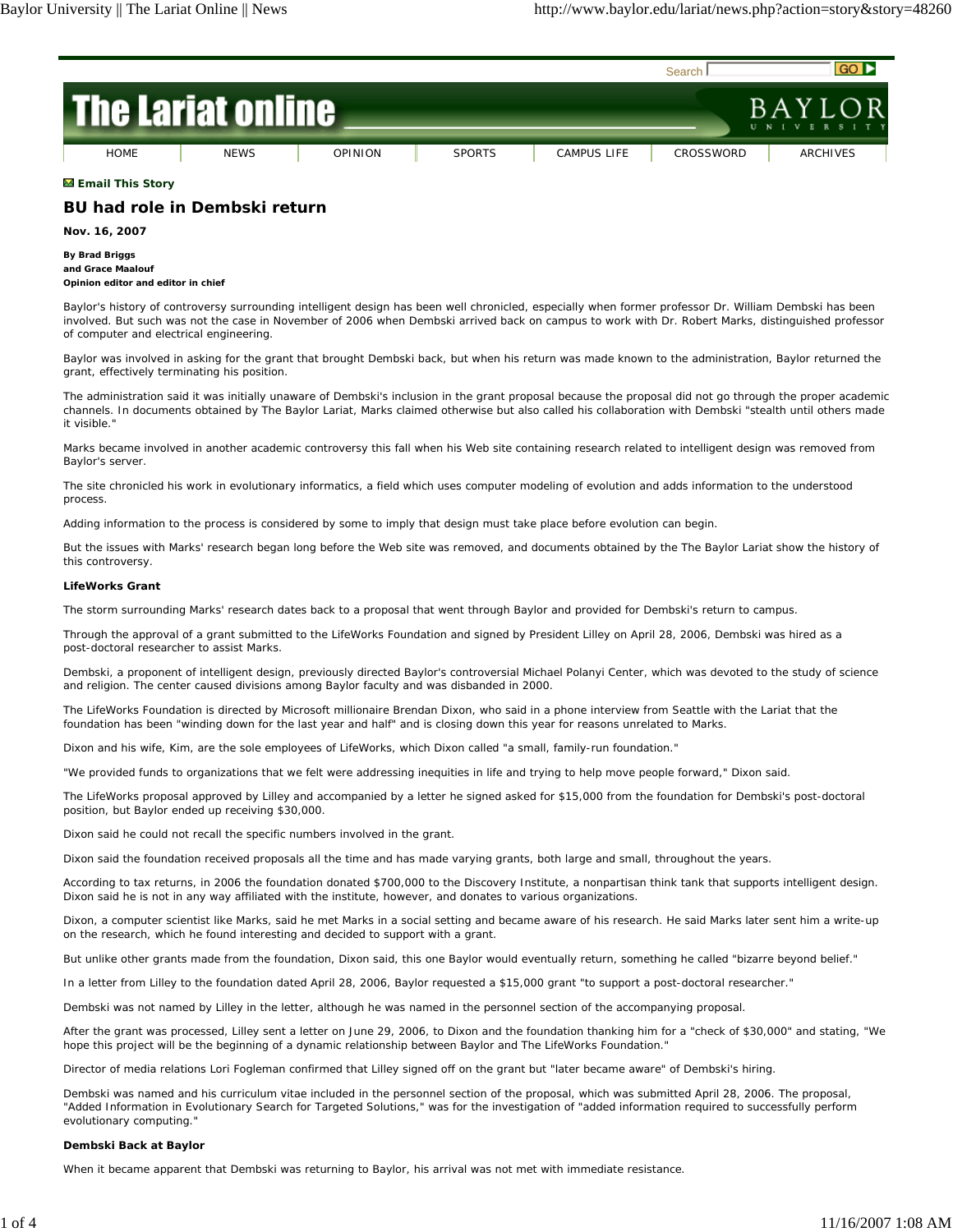Dr. Ben Kelley, dean of the school of engineering, sent Marks an e-mail on Oct. 1, 2006, in which he said he had learned Marks requested office space for a new post-doctoral researcher.

"Since I haven't seen any requests for a new position I'd also like to chat with you about this," Kelley said in the e-mail.

Marks replied the same day, explaining his procurement of the grant and who it was funding. In an October 23, 2006, e-mail, Kelley's assistant requested a picture of Dembski for the school's Web site.

Dembski said he arrived at Baylor in November 2006 and was given an office in the Rogers Engineering Building.

"The dean knew about this. It was up-front," Dembski said. "It wasn't a big deal - I had friends there (in the engineering school)."

But by December, the situation had taken a different turn. A Dec. 1 e-mail from Kelley to Marks stated: "A serious situation is arising concerning your post-doc."

On Dec. 6 Marks wrote a letter to Lilley and Provost Randall O'Brien in response to what Marks called "rumblings about (Dembski's) return to my lab."

In the letter, Marks wrote that Kelley had communicated these concerns to him.

Marks explained to the president and provost that he had procured the LifeWorks grant for Dembski's hiring, adding that "Dr. Dembski has a small office in the Rogers Building and came in two or three times a week."

Marks stated, "I know you believe it is my right as a Baylor professor to pursue research in Intelligent Design. I also hope you believe, as I do, foundational academic freedom of intellectual pursuit trumps any protests concerning the hiring of Dr. Dembski in my research group.

"Before the LifeWorks gift is expended, I plan to attract additional funds for Dr. Dembski's support. Ultimately I would like to raise sufficient soft money for a perpetually endowed position so that Dr. Dembski could, if he so chose, join my group full time. He has not agreed to do so."

## **Dembski's Firing**

Dembski's position at Baylor did not last long.

On Dec. 8 Kelley wrote an e-mail to Dembski to notify him that his position was discontinued.

On the same day, Marks wrote an e-mail to O'Brien and others saying: "Our collaboration (Marks and Dembski's) was stealth until others made it visible."

Marks referred all questions to his attorney, John Gilmore, who did not return calls to his cell phone Wednesday and Thursday.

Dembski said he thought the comment could be "taken in various ways."

"I know for myself I wasn't predicated on a gift from the LifeWorks Foundation. Funding from this gift is no longer available."

Kelley confirmed to the Lariat that it was his decision to return the money to the foundation.

Dembski said when his position was terminated, Kelley was "the only person (he) dealt with really."

"I met with him when he indicated that there might be some problems with my position, and I met with him and Marks at 7 a.m. on a Monday morning about five or six days before I was terminated," Dembski said.

"(Kelley) indicated that he thought my mathematics was good, but he didn't really follow it all. He basically said, 'I have to do what's best for engineering. This could affect funding,' but he kind of left it hanging as if I was a liability to the engineering school."

Fogleman said the grant "was a research proposal that did not go through the proper academic channels."

"This grant was actually a gift to the university that went through university development," Fogleman said. "It did not go through the academic side of the house and follow that standard procedure of external funding evaluation - department chair, Office of Sponsored Programs, dean and provost."

According to documents obtained by the Lariat, Marks submitted the grant proposal to the Office of Sponsored Programs, which then directed it to Baylor's Development Office.

In an e-mail to the Office of Sponsored Programs, Marks wrote, "Who submits the grant, your office or development, is your call.

The development office then took over the grant submission process, according to the e-mails.

Fogleman said the university could not confirm clarify the grant's approval process as of press time.

Dembski said for Baylor to return the grant, thereby eliminating his position, was "unprecedented."

"For Baylor to stop me in this way was hindering Bob's research," Dembski said. "I was skeptical at first about returning to Baylor, but I mean, this was coming under a grant that Bob had, and I was basically employed by him."

Dembski said he at least had a safety net of another full-time job. Dembski is a research professor of philosophy at Southwestern Baptist Theological Seminary in Fort Worth.

## **A Different 'Vetting'**

Despite comments made by Marks that his collaboration with Dembski was "stealth," Dembski said his association at Baylor wasn't hidden.

"I have ... a file of a letter that Lilley signed off on basically thanking the foundation and all of the paperwork that went through," Dembski said, adding, "If he didn't look it over it closely enough, well, OK, whose fault is that?"

Fogleman said the president receives large amounts of paperwork to sign, and "once anything reaches the president's desk, he is trusting that the processes in place have been properly vetted at that point."

But the LifeWorks grant, which she said "circumvented the standard funding evaluation programs," could have "been vetted completely differently if it had gone through the academic side."

Dr. Donald Schmeltekopf, former provost and current director of the Center for Ministry Effectiveness and Educational Leadership, said, "It's not unusual to not read (grants) all the way through."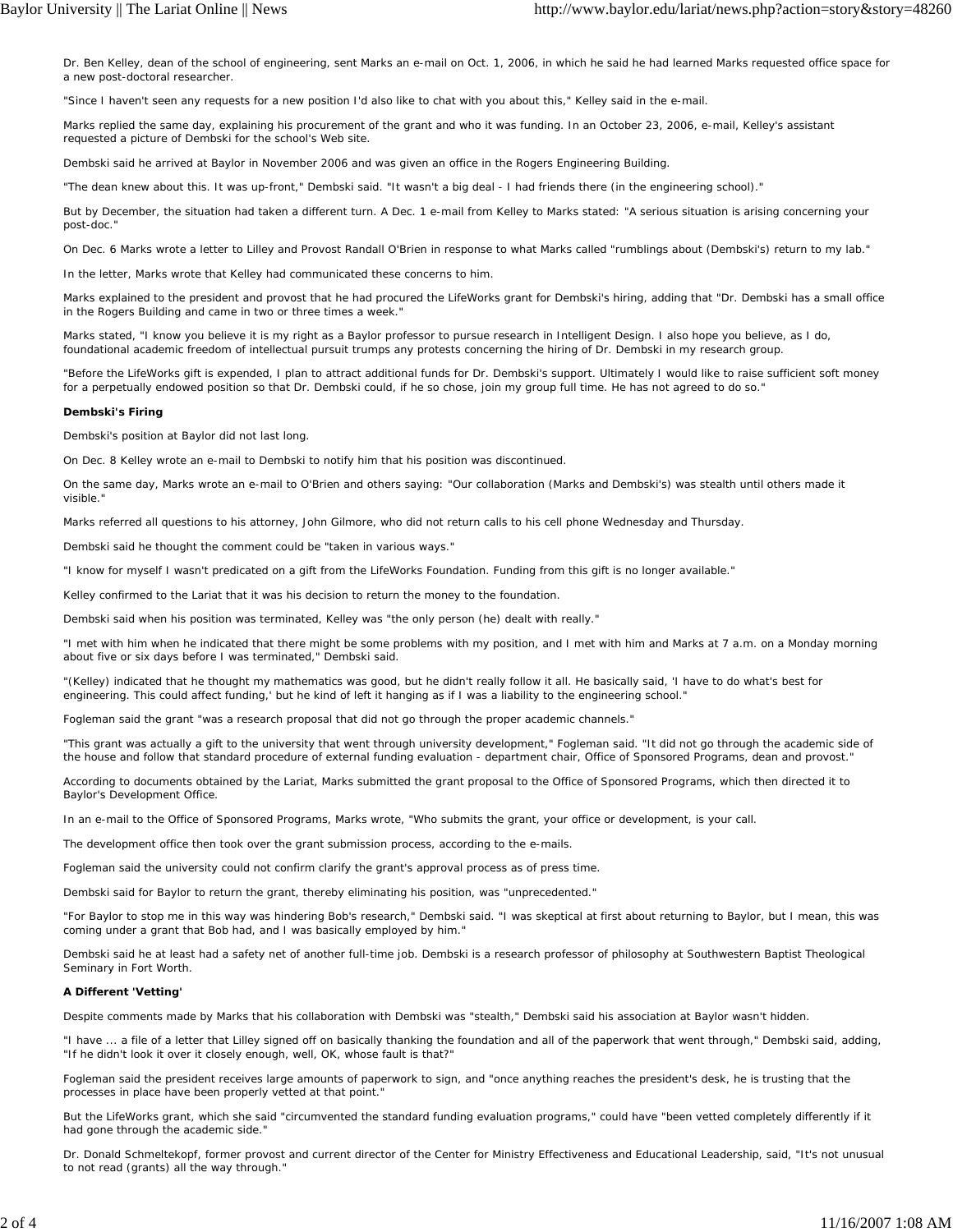"There's a system in place," he said. "You rely on others like deans and chairs to check these things. I rarely read through every page of a proposal I was sent (when I was provost), and I signed off on a lot of grants ... If you get a proposal on a particularly busy day, you could sign off on something you weren't aware of."

Schmeltekopf said considering the history Baylor has with Dembski, if he had written proposal with Dembski in it, he "would've made sure that the administration knew that he was involved.

"Seems to be that folks didn't know what they signed," Schmeltekopf said. "You just don't do that to your school, your administration."

# **STARS Proposal**

After the return of the LifeWorks money, Marks continued to submit proposals for his research.

In May of 2007, Marks submitted a research proposal to STARS, a grant-awarding program funded by the John Templeton Foundation.

The John Templeton Foundation is a philanthropic foundation that issues grants in the fields of science and philosophy and funds what its mission statement calls "discovery in areas engaging life's biggest questions."

Kelley set up a meeting with department chairs and deans to discuss the proposal's funding source and scientific merit.

"Some could conclude that this project has ID implications, and certainly the outcomes could potentially be used in that that (sic) emotion-packed debate," Kelley wrote in a May 8 e-mail.

The next day Marks wrote to Kelley and O'Brien, "Let me remove any doubt ... this proposal DEFINITELY has ID implications."

Marks declined to attend the meeting but had lunch with Kelley on May 11. In an e-mail that day to Kelley, he wrote, "The bottom line, as I understand it, is that the decision to pull the STARS proposal was President Lilley's decision communicated to you by (physics professor and vice provost for research) Truell Hyde. The reason stated for pulling was not the content of the proposal, but was the technicality that the proposal was not properly submitted."

Fogleman said, "When the STARS proposal was first submitted to the Office of Sponsored Programs, it was already up against the deadline, yet the proposal had never been through the standard academic approval process - dean, vice provost for research, provost - which is required of all faculty research proposals.

"Because the process was not followed from the beginning, OSP had to start from scratch," Fogleman said. "The proposal did proceed through the standard procedure and was eventually approved."

## **Representing Pat Neff**

Despite the proposals Marks submitted, the controversy surrounding his research continued to be a subject of debate within Baylor.

On June 11, Marks sent Lilley and O'Brien a copy of Darwin's Black Box, a book by biochemist Michael Behe presenting a case for intelligent design and a scientific argument for the existence of God.

He sent with the book a letter explaining that he and "some others at Baylor are doing work in how God is revealed in science, mathematics and engineering [Romans 1:20]. One oft misunderstood (sic) component of this area is sometimes called Intelligent Design. The phrase is now used largely in an inappropriate pejorative (sic) sense because of its depiction as mindless uninformed creationism. Proper study of the interface of God and Science is anything but."

He added that he would "welcome the opportunity to talk" about his field and answer any questions Lilley or others might have.

Fogleman said "the president and provost receive a steady flow of books on a daily basis from people inside and outside the university, faculty-recommended books, faculty-written books and such. The president's office did receive a copy of the book."

Kelly and Marks met July 9, and in an e-mail exchange that followed the meeting, Kelley wrote to Marks that his impression was "that the books you sent weren't well received, perhaps particularly by President Lilley. However, I do not wish to put words in their mouths."

All questions for President Lilley were directed to Lori Fogleman, director of media communications.

In comments about the intelligent design debate, Kelley stated, "It is not your or my perusal to dictate whether or how Baylor collectively decides to/if open/reopen a dialog (sic).

"Many have concluded that there is no debate to be had, and others conclude the debate has already occurred. Most main-stream scientists and engineers, including a good share at Baylor, have dismissed ID.

"There are elements of or individuals at Baylor who stand to loose (sic) or be hurt by the perception the university is pursuing or advocating 'bogus' science. That is a huge factor, and much larger than your or my opinions."

Kelley suggested that Marks focus the "mainstream and vast majority" of his research toward "traditional ECE (Electrical and Computer Engineering) research."

Kelley also mentioned in the e-mail that Marks had expressed a preference to focus on "science and God at Baylor" research.

"That is not why you were attractive to us before you were hired (as we have discussed), and not what I expect from you as a Distinguished Professor (as we have discussed)," Kelley wrote.

Kelley relayed to Marks that some people may view him "as out to promote Bob Marks' agenda first or at the expense of the ECS (school of Engineering and Computer Science) agenda." He encouraged him to pursue research that could "promote and benefit Baylor ECE."

To communicate his support of Kelley, O'Brien sent a follow-up e-mail to Marks on July 11 thanking him for the book. He assured Marks that Kelly was "representing institutional concerns and policy, which must be supported by Pat Neff Hall."

He wrote to Marks later that day reiterating, "The concerns (Kelly) is visiting with you about are strong ones in high quarters."

## **Web site disconnected**

The conflict took a different turn when Marks did a July 20 podcast interview with Casey Luskin, program officer in public policy and legal affairs for the Discovery Institute.